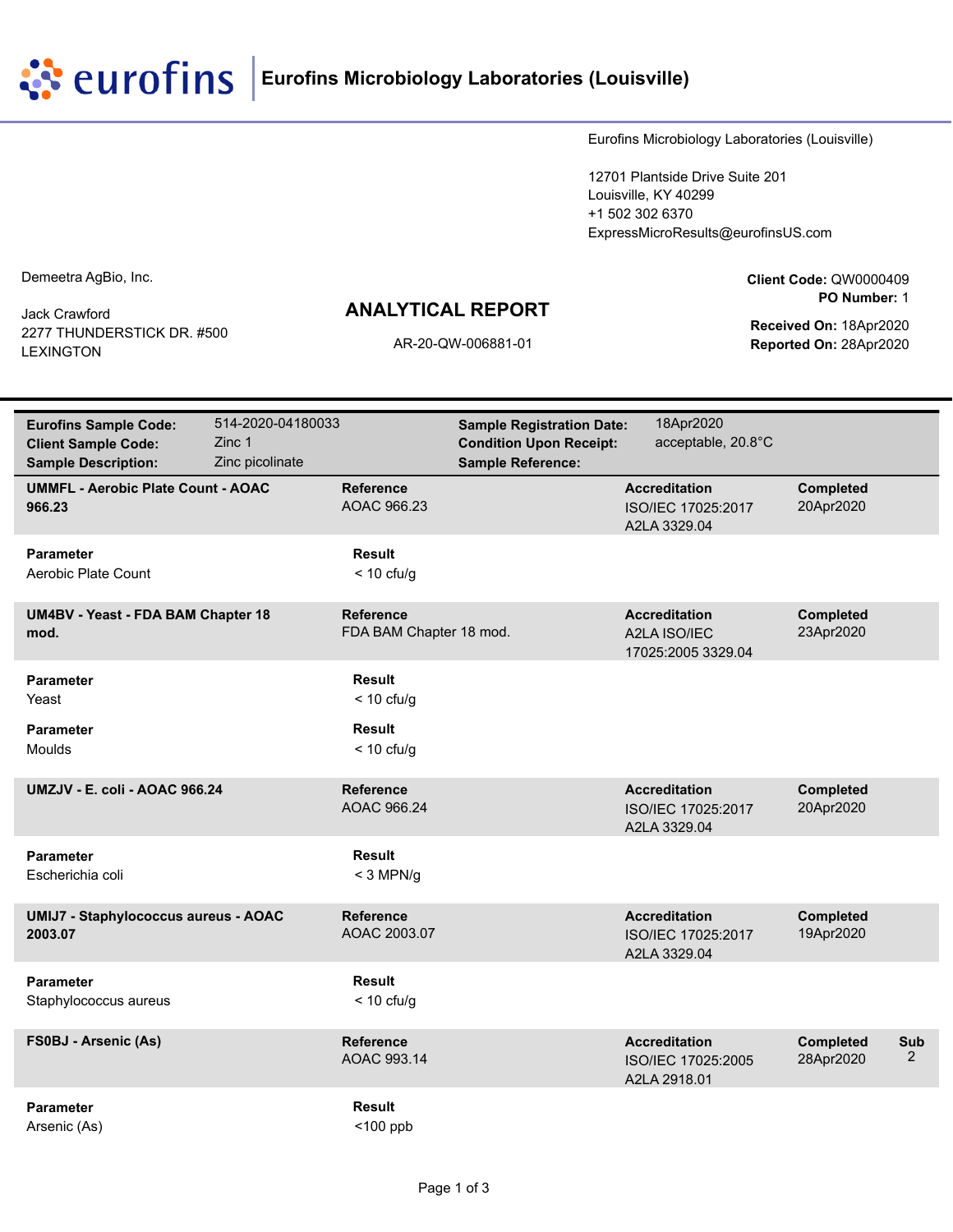Jack Crawford 2277 THUNDERSTICK DR. #500 LEXINGTON

## **ANALYTICAL REPORT**

**Client Code:** QW0000409 **PO Number:** 1

**Received On:** 18Apr2020 AR-20-QW-006881-01 **Reported On:** 28Apr2020

| <b>Eurofins Sample Code:</b><br><b>Client Sample Code:</b> | 514-2020-04180033<br>Zinc 1 |                                     | <b>Sample Registration Date:</b><br><b>Condition Upon Receipt:</b> | 18Apr2020<br>acceptable, 20.8°C                            |                               |                       |
|------------------------------------------------------------|-----------------------------|-------------------------------------|--------------------------------------------------------------------|------------------------------------------------------------|-------------------------------|-----------------------|
| <b>Sample Description:</b>                                 | Zinc picolinate             |                                     | <b>Sample Reference:</b>                                           |                                                            |                               |                       |
| FS0BT - Cadmium (Cd)                                       |                             | <b>Reference</b><br>AOAC 993.14     |                                                                    | <b>Accreditation</b><br>ISO/IEC 17025:2005<br>A2LA 2918.01 | <b>Completed</b><br>28Apr2020 | Sub<br>2              |
| <b>Parameter</b><br>Cadmium (Cd)                           |                             | Result<br>350 ppb                   |                                                                    |                                                            |                               |                       |
| <b>UMOMD - Clostridium perfringens - ISO</b><br>7937       |                             | <b>Reference</b><br><b>ISO 7937</b> |                                                                    | <b>Accreditation</b><br>ISO/IEC 17025:2017<br>A2LA 3329.04 | <b>Completed</b><br>20Apr2020 |                       |
| <b>Parameter</b><br>Clostridium perfringens                |                             | Result<br>$<$ 10 cfu/g              |                                                                    |                                                            |                               |                       |
| FS0BL - Lead (Pb)                                          |                             | <b>Reference</b><br>AOAC 993.14     |                                                                    | <b>Accreditation</b><br>ISO/IEC 17025:2005<br>A2LA 2918.01 | Completed<br>28Apr2020        | Sub<br>$\overline{2}$ |
| <b>Parameter</b><br>Lead (Pb)                              |                             | Result<br>502 ppb                   |                                                                    |                                                            |                               |                       |
| FS0BU - Mercury (Hg)                                       |                             | Reference<br>AOAC 993.14            |                                                                    | <b>Accreditation</b><br>ISO/IEC 17025:2005<br>A2LA 2918.01 | <b>Completed</b><br>28Apr2020 | Sub<br>$\overline{2}$ |
| <b>Parameter</b><br>Mercury (Hg)                           |                             | Result<br>$50.0$ ppb                |                                                                    |                                                            |                               |                       |
| UMDTC - Salmonella spp. - AOAC-RI<br>121501                |                             | <b>Reference</b><br>AOAC-RI 121501  |                                                                    | <b>Accreditation</b><br>ISO/IEC 17025:2017<br>A2LA 3329.04 | <b>Completed</b><br>19Apr2020 |                       |
| <b>Parameter</b><br>Salmonella                             |                             | Result<br>Not Detected per 25 g     |                                                                    |                                                            |                               |                       |
| QD218 - Sulfate                                            |                             | Reference<br>AOAC 920.46            |                                                                    |                                                            | <b>Completed</b><br>28Apr2020 | Sub<br>$\mathbf{1}$   |
| <b>Parameter</b><br>Sulfates                               |                             | Result<br>$< 0.02 \%$               |                                                                    |                                                            |                               |                       |

Subcontracting partners:

1 - Eurofins Scientific Inc. (Des Moines), IA

2 - Eurofins Food Chemistry Testing US Madison, WI